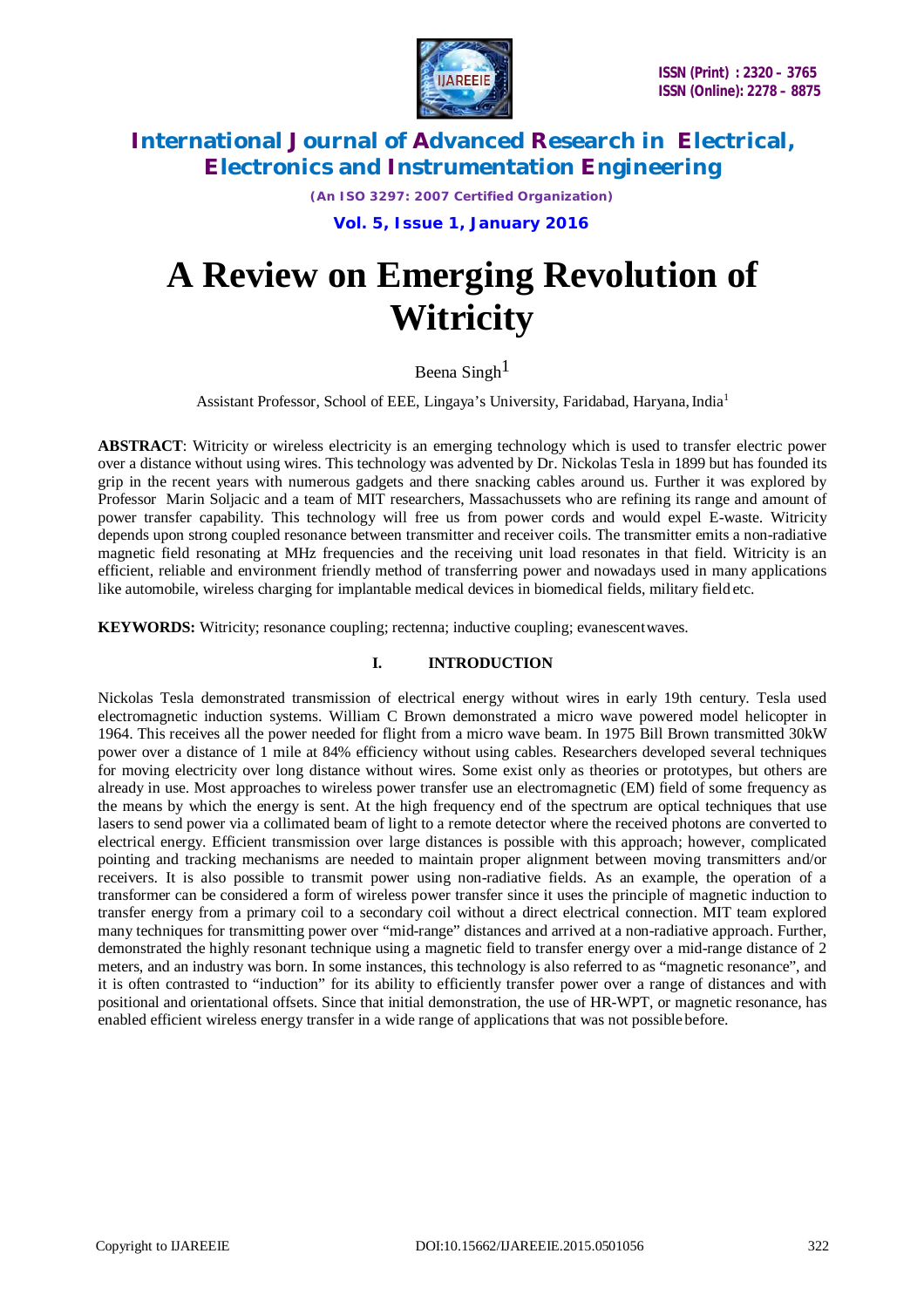

*(An ISO 3297: 2007 Certified Organization)*

 **Vol. 5, Issue 1, January 2016**

### **II. WITRICITY MECHANISMS**

The technology of transferring electricity wirelessly i.e witricity is as shown in fig 1below:



#### Fig1. Witricity

The different mechanisms of transferring wireless electricity are classifiedas:

A. Non-Radiative: These are wireless transmission techniques over distances comparable to, or a few times the diameter of the device(s).

(i) Inductive Coupling: Inductive coupling is the action of electrical transformer is the simplest instance of wireless energy transfer. The primary and secondary circuits of a transformer are not directly connected. The transfer of energy takes place by electromagnetic coupling through a process known as mutual induction. The receiver must be very close to the transmitter or induction unit in order to inductively couple with it.

(ii) Resonance Coupling: The idea of such mid-range induction was given by Marin Soljacic for efficient wireless transfer. The reason behind it is that, if two such resonant objects are brought in mid-range proximity, their near fields (consisting of so-called 'evanescent waves') and can allow the energy to transfer from one object to the other within times much shorter than all loss times, which were designed to be long, and thus with the maximum possible energy- transfer efficiency. Electromagnetic resonance induction works on the principle of a primary coil generating a predominantly magnetic field and a secondary coil being within that field so a current is induced within its coils, when both of these are made to resonate at same frequency they become much efficient.

B. Radiative: Radiative refers to methods achieving longer range transfers, often multiple kilometre ranges, where the distance is much greater than the diameter of the device(s).

Laser/Microwave Transmission: Such power transmissions can be made effective at long range power beaming, with shorter wavelengths of electromagnetic radiation, typically in the microwave range. A rectenna may be used to convert the microwave energy back into electricity. These provide 95% efficiency. A new company, Powercast introduced wireless power transfer technology using RF energy this system is applicable for a number of devices with low power requirements. Currently, it achieves a maximum output of 6 volts for a little over one meter. Energy Transmission via laser is an efficient way for long range, except for it requires a proper line of sight for power beaming. In the case of light, power can be transmitted by converting electricity into a laser beam that is then fired at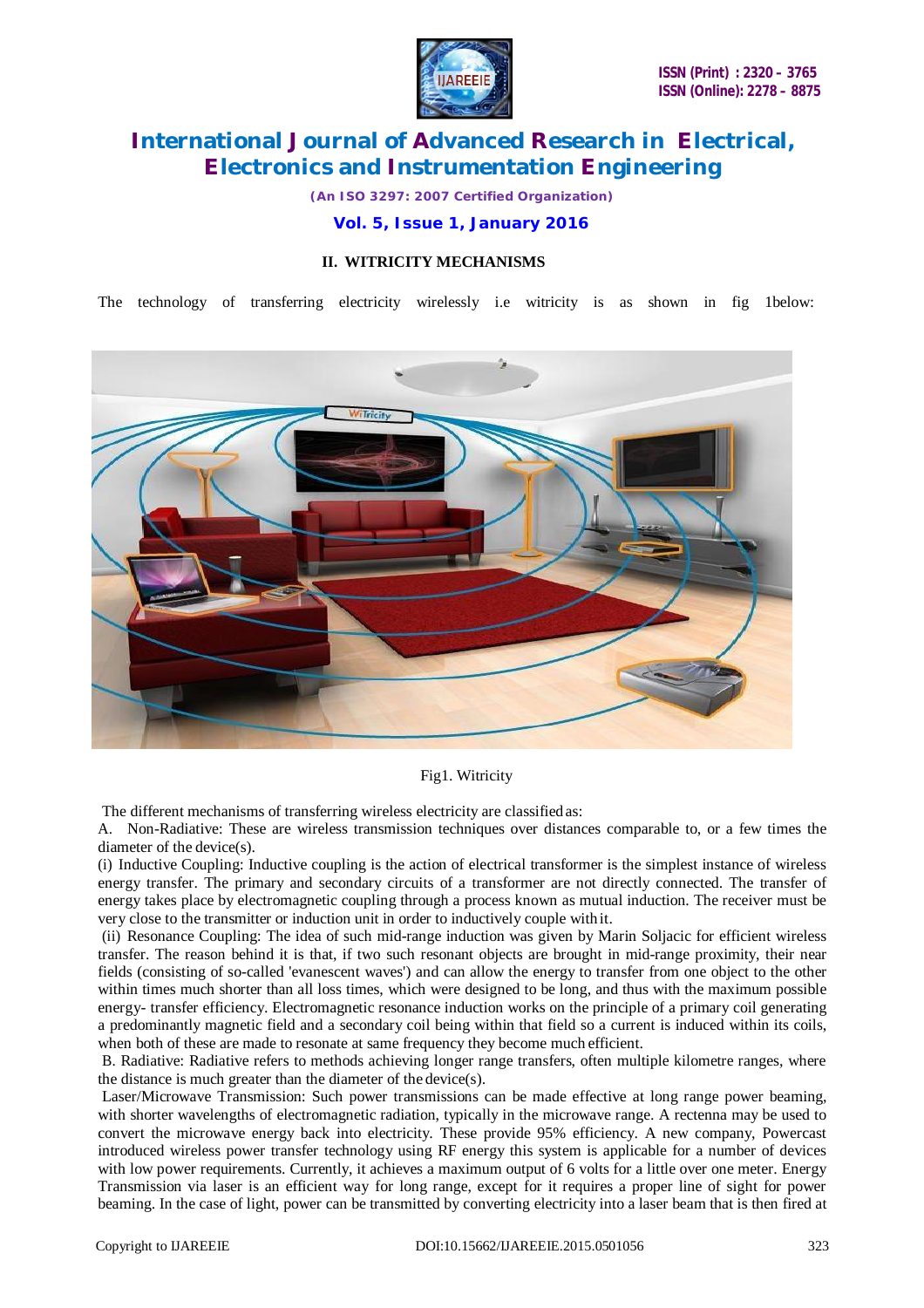

*(An ISO 3297: 2007 Certified Organization)*

# **Vol. 5, Issue 1, January 2016**

a solar cell receiver. With such laser beam efficiencies it is planned to build a solar panel grid in space & transferring the solar energy to earth receivers via laser methods.

#### **III.ECONOMIC ASPECTS OF WITRICITY**

In terms of economic theory, many countries will benefit from this service of wireless power transmission. Only private, dispersed receiving stations will be needed. A single resonant energy receiver is required, which may eventually be built into appliances, so no power cord will be necessary. Monthly electric utility bills from oldfashioned, fossil-fuelled, loss prone electrified wire-grid delivery services will beoptional.

#### **IV. APPLICATIONS OF WITRICITY**

WiTricity or wireless power transfer technology can be applied in a wide variety of applications and environments. The ability of our technology to transfer power safely, efficiently, and over distance can improve products by making them more convenient, reliable, and environmentally friendly. WiTricity technology can be used toprovide:

1) Automatic Wireless Power Charging: When all the power a device needs is provided wirelessly, and no batteries are required. This mode is for a device that is always used within range of its WiTricity power source. When a device with rechargeable batteries charges itself while still in use or at rest, without requiring a power cord or battery replacement. This mode is for a mobile device that may be used both in and out of range of its WiTricity power source.

2) Consumer Electronics:

a) Automatic wireless charging of mobile electronics (phones, laptops, game controllers, etc.) in home, car, office, Wi- Fi hotspots while devices are in use andmobile.

b) Direct wireless powering of stationary devices (flat screen TV's, digital picture frames, home theatre accessories, wireless loud speakers, etc.) eliminating expensive custom wiring, unsightlycables and wall-wart power supplies.

c) Direct wireless powering of desktop PC peripherals:wireless mouse, keyboard, printer, speakers, display, etc.eliminating disposable batteries and awkward cabling.

3) Industrial

a) Direct wireless power and communication interconnections across rotating and moving joints (robots, packaging machinery, assembly machinery, machine tools) eliminating costly and failure-pronewiring.

b) Direct wireless power for wireless sensors and actuators, eliminating the need for expensive power wiring or battery replacement and disposal.

4) Transportation

a) Automatic wireless charging for existing electric vehicle classes: golf carts, industrialvehicles.

b) Automatic wireless charging for future hybrid and all electric passenger and commercial vehicles, at home, in parking garages, at fleet depots, and at remote kiosks.

c) Direct wireless power interconnections to replace costly vehicle wiring harnesses and slip rings.

5) Medical Application:

Wireless charging systems are being developed for implanted medical devices including Left ventricular assist device (LVAD) heart assist pumps, pacemakers, and infusion pumps. Using highly resonant wireless power transfer, such devices can be efficiently powered through the skin and over distances much greater than the thickness of the skin, so that power can be supplied to devices deeply implanted within the human body. The HRWPT technique eliminates the need for drive lines that penetrate the human body, and for surgical replacement of primarybatteries.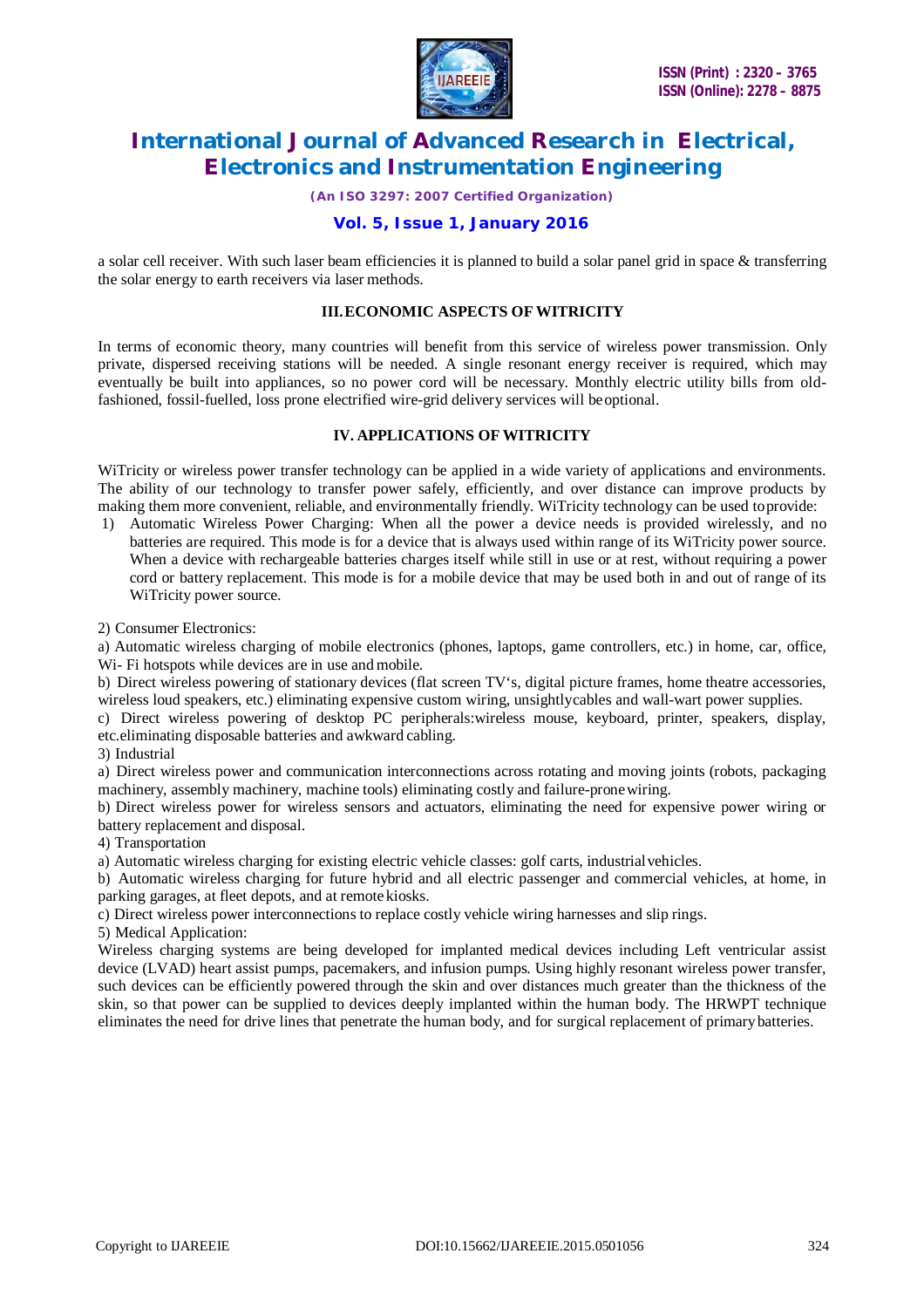

*(An ISO 3297: 2007 Certified Organization)*  **Vol. 5, Issue 1, January 2016**



# a) LVAD

b) Pacemakers

Fig. 2 Wireless charging system for implantable biomedical devices.

### 6) Military Application:

Designers of defence systems are able to utilize wireless charging to improve the reliability, ergonomics, and safety of electronic devices. The Talon Teleoperated robot shown in Fig 3 is being equipped with wireless charging so that it can be recharged while it is being transported by truck from site to site. Helmet mounted electronics, including night vision and radio devices can be powered wirelessly from a battery pack carried in the soldier's vest, eliminating the need for disposable batteries or a power cord connecting the helmet to the vest mounted batterypack.



a) Soldier Electronics

b) Military Robot

Fig.3 Highly resonant wireless charging system for Military applications.